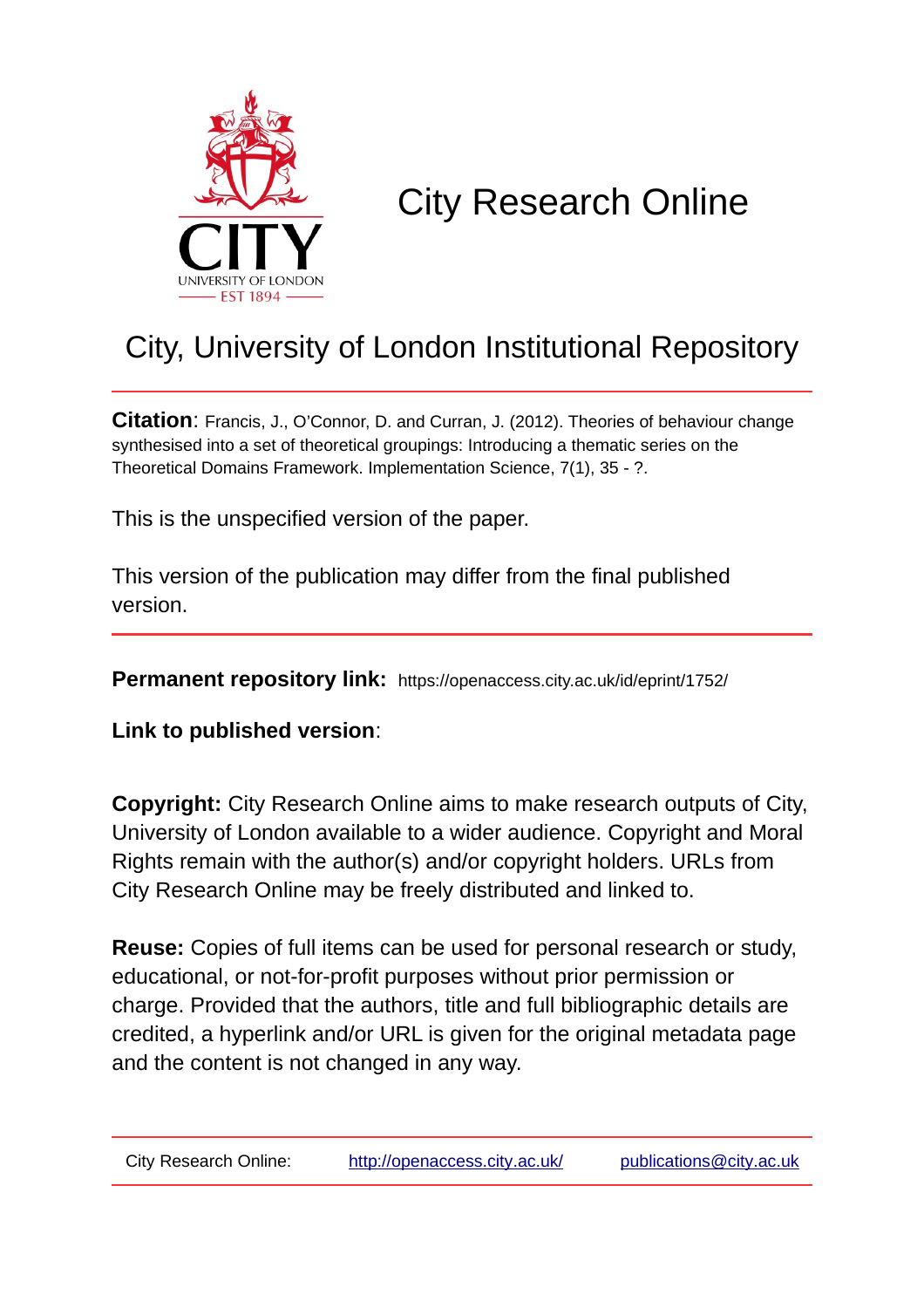## **COMMENTARY COMMENTARY COMMENTARY**



## Theories of behaviour change synthesised into a set of theoretical groupings: introducing a thematic series on the theoretical domains framework

Jill J Francis<sup>1\*</sup>, Denise O'Connor<sup>2</sup> and Janet Curran<sup>3</sup>

## Abstract

Behaviour change is key to increasing the uptake of evidence into healthcare practice. Designing behaviour-change interventions first requires problem analysis, ideally informed by theory. Yet the large number of partly overlapping theories of behaviour makes it difficult to select the most appropriate theory. The need for an overarching theoretical framework of behaviour change was addressed in research in which 128 explanatory constructs from 33 theories of behaviour were identified and grouped. The resulting Theoretical Domains Framework (TDF) appears to be a helpful basis for investigating implementation problems. Research groups in several countries have conducted TDF-based studies. It seems timely to bring together the experience of these teams in a thematic series to demonstrate further applications and to report key developments. This overview article describes the TDF, provides a brief critique of the framework, and introduces this thematic series.

In a brief review to assess the extent of TDF-based research, we identified 133 papers that cite the framework. Of these, 17 used the TDF as the basis for empirical studies to explore health professionals' behaviour. The identified papers provide evidence of the impact of the TDF on implementation research. Two major strengths of the framework are its theoretical coverage and its capacity to elicit beliefs that could signify key mediators of behaviour change. The TDF provides a useful conceptual basis for assessing implementation problems, designing interventions to enhance healthcare practice, and understanding behaviour-change processes. We discuss limitations and research challenges and introduce papers in this series.

## Background

Behaviour change is key to increasing the uptake of evidence into healthcare practice. Behavioural science in general, and health psychology in particular, abounds with plausible, evidence-based theories and models that purport to explain and predict behaviour and behaviour change. It makes sense to design interventions on the basis of such models. However, to the multidisciplinary implementation research community and, often, to health psychologists as well, there is a bewildering array of theories from which to choose. Selecting one theory or a few theories as the basis for intervention design

leaves the researcher (or reviewer) in doubt as to whether some key factor may have been omitted. The need for an overarching theoretical framework has been addressed in an influential line of research in which 128 explanatory constructs from 33 theories of behaviour were identified [\[1](#page-8-0)]. Key constructs relevant to changing the behaviour of healthcare professionals were grouped into 12 'theoretical construct domains'. The 12 domains are labelled (1) Knowledge; (2) Skills; (3) Social/Professional Role and Identity; (4) Beliefs about Capabilities; (5) Beliefs about Consequences; (6) Motivation and Goals; (7) Memory, Attention, and Decision Processes; (8) Environmental Context and Resources; (9) Social Influences; (10) Emotion; (11) Behavioural Regulation; and (12) Nature of the Behaviours. The resulting Theoretical Domains Framework (TDF) has been used in a



© 2012 Francis et al.; licensee BioMed Central Ltd. This is an Open Access article distributed under the terms of the Creative Commons Attribution License [\(http://creativecommons.org/licenses/by/2.0\)](http://creativecommons.org/licenses/by/2.0), which permits unrestricted use, distribution, and reproduction in any medium, provided the original work is properly cited.

<sup>\*</sup> Correspondence: [j.francis@abdn.ac.uk](mailto:j.francis@abdn.ac.uk) <sup>1</sup>

<sup>&</sup>lt;sup>1</sup>Health Psychology Group and Health Services Research Unit, University of Aberdeen, Aberdeen, UK

Full list of author information is available at the end of the article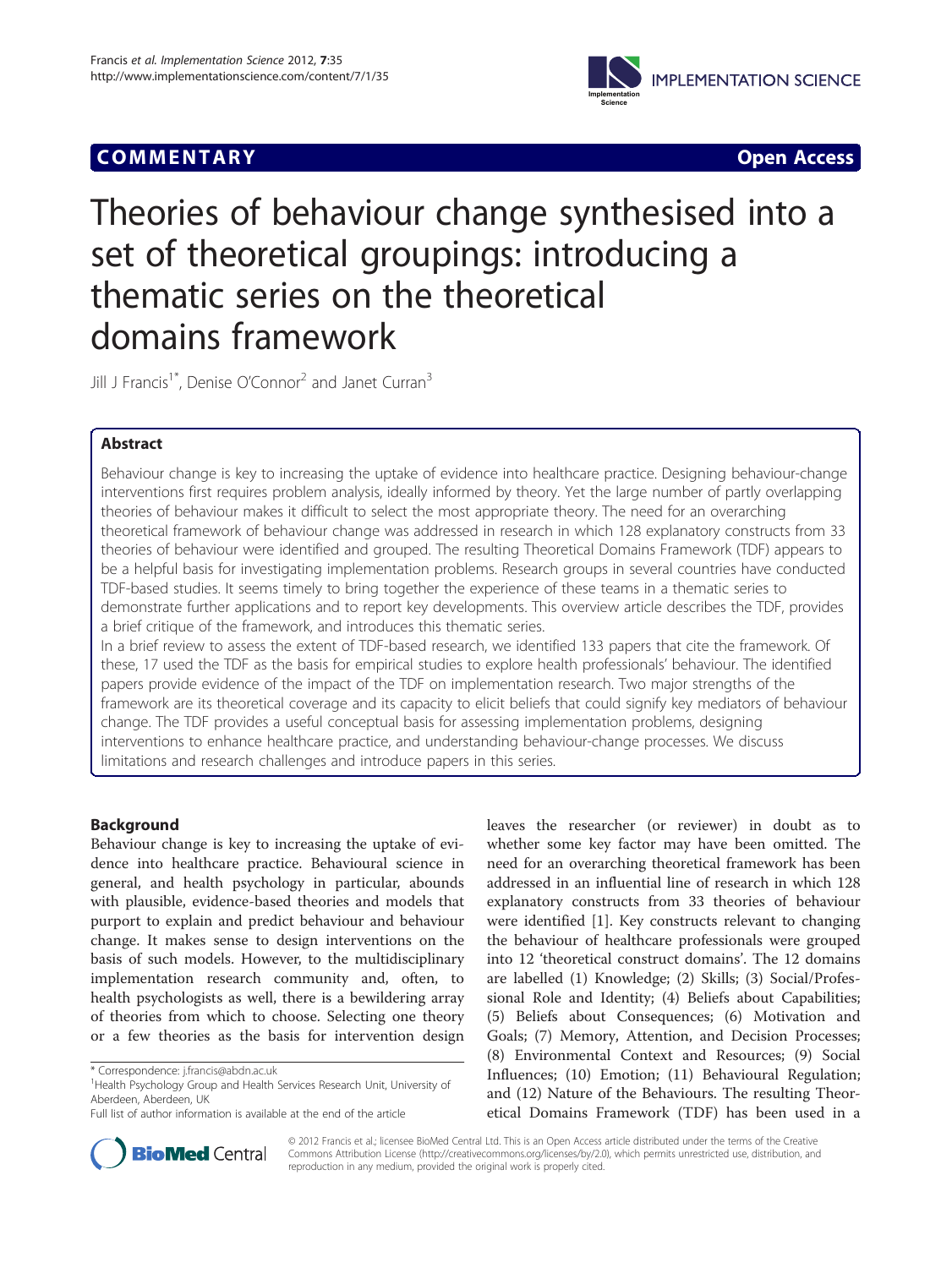variety of contexts to inform and address implementation problems.

Interview questions and questionnaire items may be designed to explore the specific content of these domains in relation to implementation problems. The TDF may also be used as a coding framework for analysis. The theoretical domains are proposed to be potential mediators of behaviour change (except for Nature of the Behaviours, which is accorded a different status to the rest, as it relates to the essential characteristics of the behaviour of interest rather than possible mediating mechanisms or influences on behaviour). Each domain consists of a grouping of theoretical constructs (where constructs are defined as component parts of theories, such as 'attitude', 'selfefficacy', 'anxiety'). For example, the domain Social Influences includes such constructs as social support, group norms, group conformity, social pressure, social comparisons, and several others [[1](#page-8-0)]. In this example domain, the pertinent constructs are grouped together to represent the influences of people on others' behaviours.

Further consensus work has identified some of the behaviour-change techniques that are likely to be effective (and others that are likely to be ineffective) if they target specific domains when these domains are identified as likely mediators of change [[2](#page-8-0)]. The 12 theoretical construct domains thus represent a large range of theoretical approaches and can be used for problem analysis, theorising pathways of change, designing interventions, identifying appropriate process measures, and testing pathways to change [\[1](#page-8-0)].

#### Objectives of the thematic series

At this time, over 6 years after the publication of the original TDF paper [[1\]](#page-8-0), it is timely to document the impact of this framework on implementation research and to consider its strengths, limitations, and potential for further use and development. This article provides a brief overview of the TDF and serves as an introduction to a thematic series on the TDF for Implementation Science. Research groups from several countries, exploring a variety of implementation problems, have contributed to this series in order to

- (1) demonstrate the breadth of behaviours, clinical settings, designs, and methods that have used the TDF;
- (2) explain how the TDF can be applied and operationalised to explore implementation problems and design implementation interventions;
- (3) describe theoretical and methodological developments based on the TDF;
- (4) raise questions that may suggest an agenda for future TDF research.

#### Utilisation of the theoretical domains framework in implementation research

To document the impact of the TDF on implementation research to date, we conducted a brief indicative review. We searched the abstracts (and full text, if required, for clarity) of all papers citing the paper that described the development of the TDF [\[1](#page-8-0)] to 30 November 2011 (identified through [www.scopus.com\)](http://www.scopus.com). We selected, for further description, the studies that used the TDF as the basis for an empirical study. We noted the range of journals in which these studies were published, the countries in which the studies were conducted, the behaviours investigated, and the study designs used. Where relevant for identifying impact or validity, we also extracted the specific findings or methods reported in these studies.

Of the 133 citing papers (from 83 scientific journals) indexed in the Scopus database, 23 papers reporting 21 different studies used the TDF as the basis for an empirical study. Where a study protocol and a results paper were published with respect to the same study, we included only the results paper. Of the 21 studies identified, 17 investigated the behaviour of health professionals and four investigated health-related behaviour of members of the public. Ten of the 21 studies described exploratory interview studies (with individuals or focus groups) designed to identify barriers and levers to uptake of a guideline [\[3](#page-8-0)-[13\]](#page-8-0), often to inform intervention design. Two reports described questionnaire studies [[13,14\]](#page-8-0), and two reported both interviews and questionnaires [[15](#page-8-0),[16](#page-8-0)]. There were four systematic reviews in which the theoretical domains were investigated as mediators of behaviour change [[17-20](#page-8-0)], two randomised studies [\[21,22\]](#page-8-0), and one protocol for a process evaluation study to explain trial effects in the context of a randomised trial [\[23](#page-8-0)]. The included studies provide evidence that the TDF has considerable breadth and cross-disciplinary impact in research about healthrelated behaviour (studies were published in 13 journals) and geographical reach (six countries from four continents were represented). Table [1](#page-3-0) presents a summary of the characteristics of studies that have used the TDF to investigate health behaviours.

Papers excluded from further description were editorials and opinion pieces, empirical studies in which the TDF was used to support an aspect of the rationale, and empirical studies based on other theories in which the TDF was cited in the discussion of the study findings.

#### Discussion and critique

The TDF appears to have succeeded in 'making psychological theory useful' to researchers from a variety of disciplinary backgrounds internationally, to investigate a wide range of behaviours in various healthcare settings. The great majority of the identified papers report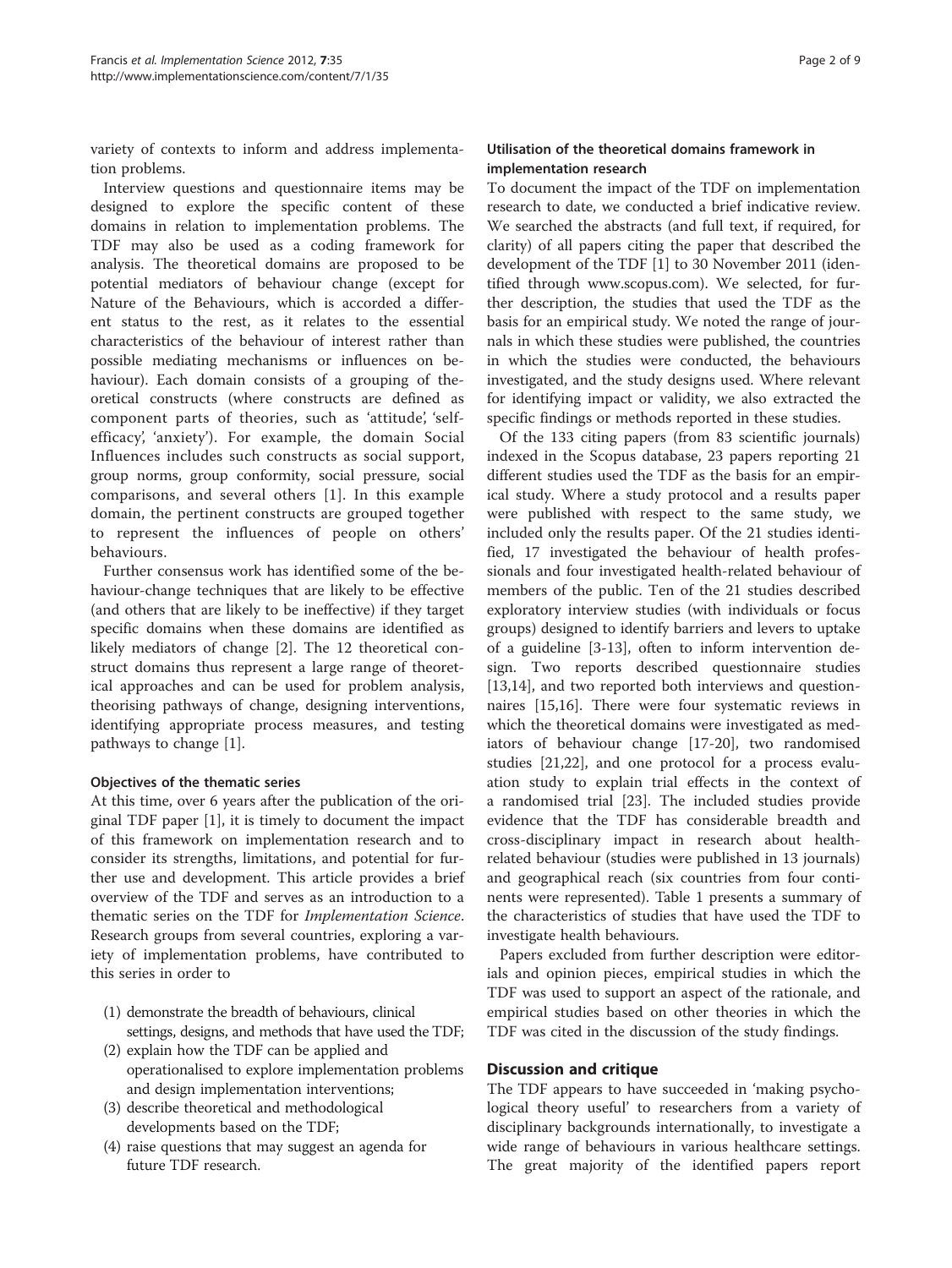et al. Implementation Science

| Lead author, source, date                                        | Paper title                                                                                                                                                                                | Study design of TDF-based component                                                                                   | Sample                                                                                                                                                                                                                                                                                | Behaviour; setting                                                                                               |
|------------------------------------------------------------------|--------------------------------------------------------------------------------------------------------------------------------------------------------------------------------------------|-----------------------------------------------------------------------------------------------------------------------|---------------------------------------------------------------------------------------------------------------------------------------------------------------------------------------------------------------------------------------------------------------------------------------|------------------------------------------------------------------------------------------------------------------|
| Jacobs N. Patient<br>Education &<br>Counseling<br>2011:85(1);122 | Effect of a cardiovascular prevention<br>program on health behaviour and BMI in<br>highly educated adults: A randomized<br>controlled trial                                                | Randomised<br>controlled trial                                                                                        | Highly educated adults<br>$(n = 314)$                                                                                                                                                                                                                                                 | Fat intake, physical<br>activity, smoking;<br>Belgium                                                            |
| Amemori M.<br>Implementation<br>Science 2011:6(1); 50            | Assessing implementation difficulties in<br>tobacco use prevention and cessation<br>counselling among dental providers                                                                     | Questionnaire study                                                                                                   | Dental healthcare providers<br>$(n = 73)$                                                                                                                                                                                                                                             | Providing tobacco<br>use prevention<br>techniques and<br>cessation<br>counselling;<br>Finland                    |
| Zhu D. Obesity<br>Reviews<br>2011:12(501);e324                   | The relationship between health<br>professionals' weight status and attitudes<br>towards weight management: A systematic<br>review                                                         | Systematic review                                                                                                     | Health professionals from 14<br>independent samples<br>$(n = 10,043)$                                                                                                                                                                                                                 | Providing weight<br>management advice                                                                            |
| Helms C. Vaccine<br>2011:29(16);2895                             | Implementation of mandatory immunisation<br>of healthcare workers: Observations from<br>New South Wales, Australia                                                                         | Interview study                                                                                                       | Stakeholders from health department,<br>hospitals, health professional<br>associations, universities<br>$(n = 58)$                                                                                                                                                                    | Immunisation of<br>healthcare workers;<br>Australia                                                              |
| Dyson J. Journal of<br>Infection Prevention<br>2011:12(1);17     | Does the use of a theoretical approach tell<br>us more about hand hygiene behaviour?<br>The barriers and levers to hand hygiene                                                            | Interviews, focus<br>groups, and<br>questionnaire study                                                               | Healthcare practitioners<br>$(n = 25, 21, 24$ for interviews, focus<br>groups, and questionnaire,<br>respectively)                                                                                                                                                                    | Hand hygiene<br>behaviours; UK                                                                                   |
| Ivers NM.<br>Implementation<br>Science 2010:5(1); 98             | Feedback GAP: Study protocol for a<br>cluster-randomized trial of goal setting and<br>action plans to increase the effectiveness of<br>audit and feedback interventions in<br>primary care | Protocol for process<br>evaluation, involving<br>interviews, to<br>investigate barriers to<br>change in trial context | Primary care practitioners<br>$(target n = 12)$                                                                                                                                                                                                                                       | Primary care;<br>Canada                                                                                          |
| Cuthbertson B. Trials<br>2010:11:117                             | A study of the perceived risks, benefits and<br>barriers to the use of SDD in adult critical<br>care units (the SuDDICU study)                                                             | Protocol for<br>multistage feasibility<br>study involving<br>interviews for a<br>Delphi study                         | Provision of<br>Four stakeholder groups involved in<br>intensive care (critical care, infectious<br>Selective<br>diseases, pharmacy, nursing)<br>Decontamination of<br>(target $n = 120$ )<br>the Digestive Tract<br>(SDD) in Critical<br>Care; UK, Canada,<br>Australia. New Zealand |                                                                                                                  |
| McKenzie JE.<br>Implementation<br>Science 2010:5(1); 86          | Improving the care for people with acute<br>low-back pain by allied health professionals<br>(the ALIGN trial): A cluster randomised<br>trial protocol                                      | Protocol includes<br>interviews; findings<br>used to design<br>intervention                                           | Physiotherapists and chiropractors in<br>Australia<br>(210 practices)                                                                                                                                                                                                                 | Behaviours from a<br>clinical practice<br>quideline for acute<br>low back pain;<br>Australia                     |
| Hetrick S.<br>Australasian<br>Psychiatry<br>2010:18(5);451       | Promoting physical health in youth mental<br>health services: Ensuring routine<br>monitoring of weight and metabolic indices<br>in a first episode psychosis clinic                        | Interview study                                                                                                       | Psychiatrists<br>(n not reported)                                                                                                                                                                                                                                                     | Monitoring of<br>weight gain and<br>metabolic indices<br>in people with first<br>episode psychosis;<br>Australia |

## <span id="page-3-0"></span>Table <sup>1</sup> Summary characteristics of studies citing the original Theoretical Domains Framework (TDF) paper that used the framework in an empirical study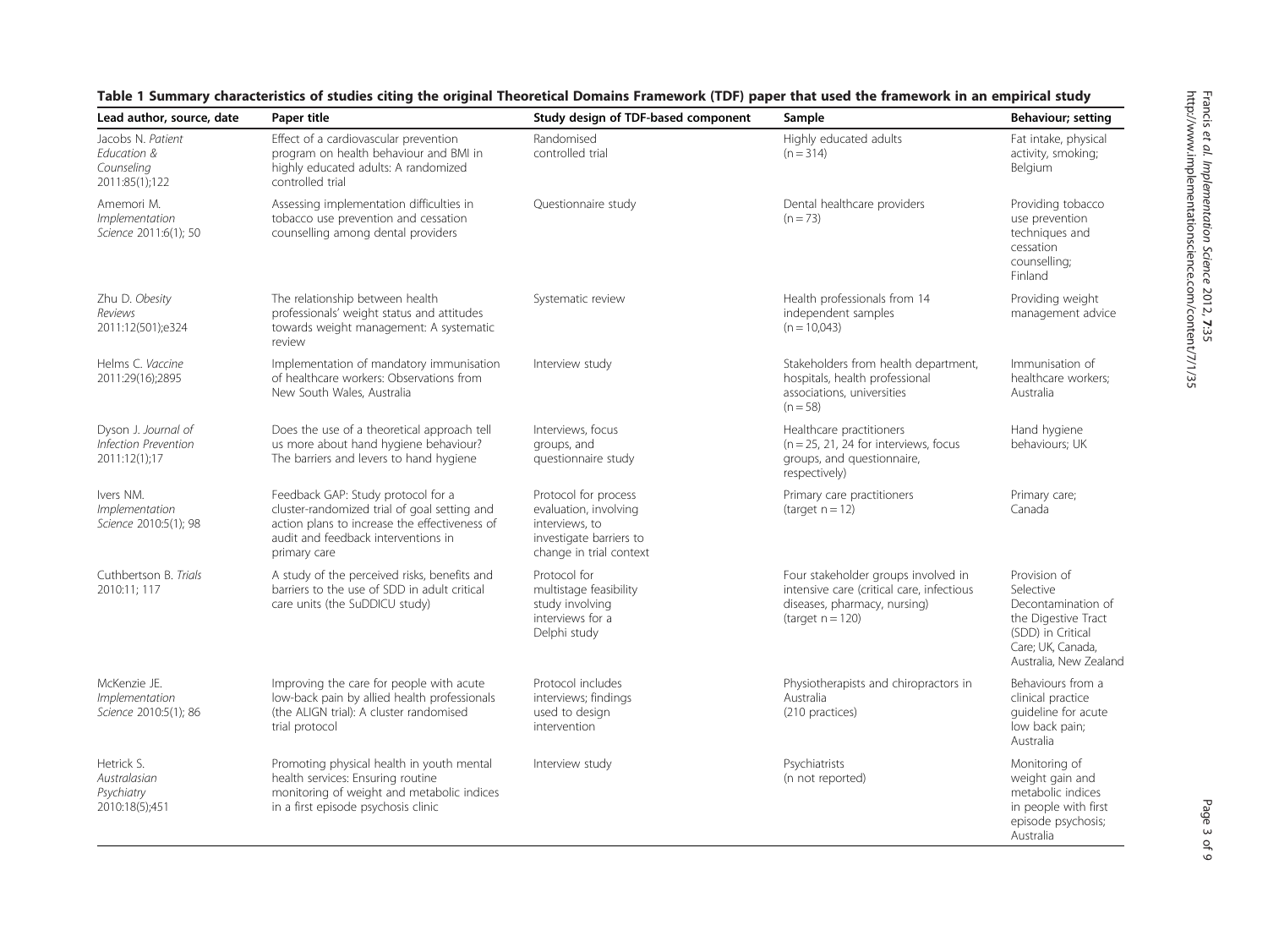| Brotherton JML.<br>Sexual Health<br>2010:7(3):291                                                      | National survey of general practitioners'<br>experience of delivering the national human<br>papillomavirus vaccination (HPV) program                                                                      | Questionnaire study                                                              | General practitioners<br>$(n = 298)$                                       | Delivery of HPV<br>vaccine, general<br>practice; Australia                                               |
|--------------------------------------------------------------------------------------------------------|-----------------------------------------------------------------------------------------------------------------------------------------------------------------------------------------------------------|----------------------------------------------------------------------------------|----------------------------------------------------------------------------|----------------------------------------------------------------------------------------------------------|
| Clarkson JE.<br>Implementation<br>Science 2010:5(1);57                                                 | The translation research in a dental setting<br>(TRiaDS) programme protocol                                                                                                                               | Ouestionnaires and<br>interviews used to<br>develop interventions                | Range of samples,<br>dentistry staff                                       | Range of dental<br>care behaviours;<br>UK                                                                |
| Edwards P. BMC<br>Public Health<br>2010:10:200                                                         | Assessing the effectiveness and<br>cost-effectiveness of adaptive e-Learning<br>to improve dietary behaviour: Protocol for<br>a systematic review                                                         | Systematic review                                                                | Participants aged 13 years or over                                         | Dietary behaviour                                                                                        |
| Guillaimie L.<br>International Journal<br>of Behavioral<br>Nutrition & Physical<br>Activity 2010:7;12. | Psychosocial determinants of fruit and<br>vegetable intake in adult population:<br>A systematic review                                                                                                    | Systematic review                                                                | General population( $n = 34,577$ )                                         | Fruit and<br>vegetable intake                                                                            |
| McCluskey A. BMC<br><b>Health Services</b><br>Research 2010:10;18                                      | Delivering an evidence-based outdoor<br>journey intervention to people with stroke:<br>Barriers and enablers experienced by<br>community rehabilitation teams                                             | Before-after interview<br>study                                                  | Allied health professionals from two<br>rehabilitation teams<br>$(n = 13)$ | Delivery of<br>evidence-based<br>outdoor journey<br>intervention for<br>people with stroke;<br>Australia |
| Nzinga J.<br>Implementation<br>Science 2010:4(1); 44                                                   | Documenting the experiences of health<br>workers expected to implement quidelines<br>during an intervention study in Kenyan<br>hospitals                                                                  | Interview study                                                                  | Health workers<br>$(n = 29)$                                               | Paediatric and<br>newborn care in<br>hospitals; Kenya                                                    |
| Godin G.<br>Implementation<br>Science 2010:3(1); 36                                                    | Healthcare professionals' intentions and<br>behaviours: A systematic review of studies<br>based on social cognitive theories                                                                              | Systematic review                                                                | Studies of health professionals'<br>behaviour<br>$(n = 78)$                | Studies based on<br>social cognitive<br>theories                                                         |
| Francis JJ, British<br>Journal of Health<br>Psychology<br>2009:14(4);625                               | Evidence-based selection of theories for<br>designing behaviour change interventions:<br>Using methods based on theoretical<br>construct domains to understand clinicians'<br>blood transfusion behaviour | Interview study                                                                  | Intensive care consultants and<br>neonatologists<br>$(n = 18)$             | Intensive care and<br>paediatric intensive<br>care; UK                                                   |
| Judah G. American<br>Journal of Public<br>Health<br>2009:99(Suppl.2)                                   | Experimental pretesting of hand-washing<br>interventions in a natural setting                                                                                                                             | Naturalistic<br>randomised study;<br>hour of the day as unit<br>of randomisation | General population<br>$(n = nearly 200,000$ restroom uses)                 | Hand washing in<br>public restrooms;<br>UK                                                               |
| Pitt VJ. Disability &<br>Rehabilitation<br>2008:30(25);1938                                            | Referral of people with osteoarthritis to<br>self-management programmes: Barriers and<br>enablers identified by general practitioners                                                                     | Interview study                                                                  | General practitioners<br>$(n = 13)$                                        | Referral of people<br>with osteoarthritis<br>to self-management<br>programmes;<br>Australia              |

### Table <sup>1</sup> Summary characteristics of studies citing the original Theoretical Domains Framework (TDF) paper that used the framework in an empirical study (Continued)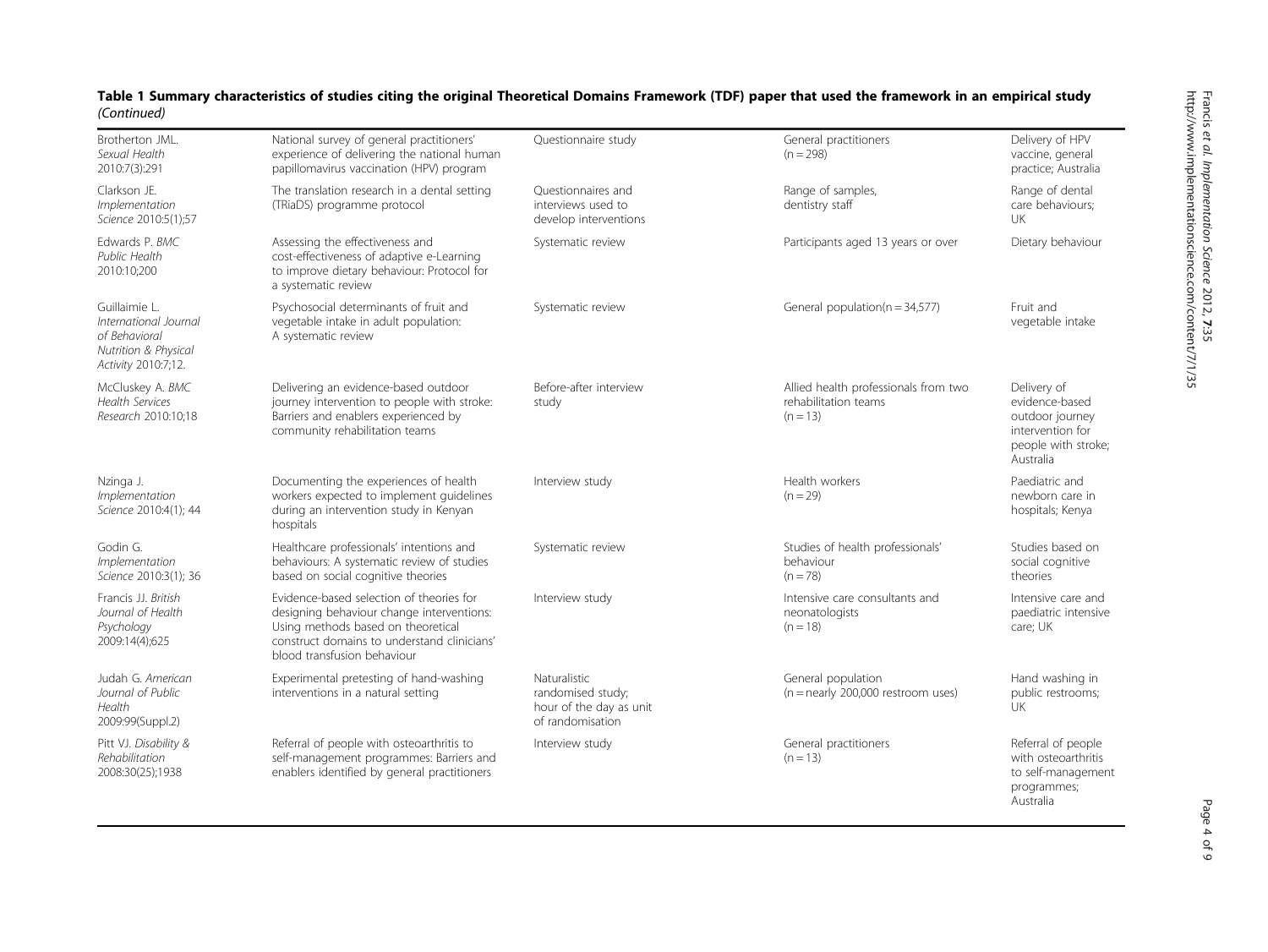#### Table <sup>1</sup> Summary characteristics of studies citing the original Theoretical Domains Framework (TDF) paper that used the framework in an empirical study (Continued)

| McKenzie JE.<br>Implementation<br>Science 2008:3(1); 11 | IMPLEmenting a clinical practice quideline<br>for acute low back pain evidence-based<br>manageMENT in general practice<br>(IMPLEMENT): Cluster randomised<br>controlled trial study protocol | Protocol includes<br>focus group<br>interviews; findings<br>used to design<br>intervention | General practitioners<br>(target sample<br>$size = 92$ general practices) | Behaviours from a<br>clinical practice<br>quideline for acute<br>low back pain;<br>Australia |
|---------------------------------------------------------|----------------------------------------------------------------------------------------------------------------------------------------------------------------------------------------------|--------------------------------------------------------------------------------------------|---------------------------------------------------------------------------|----------------------------------------------------------------------------------------------|
| Michie S.<br>Implementation<br>Science 2007:2(1); 8     | Difficulties implementing a mental health<br>quideline: An exploratory investigation<br>using psychological theory                                                                           | Interview study                                                                            | Professionals in community mental<br>health teams<br>$(n = 20)$           | Offering a family<br>intervention to<br>families of people<br>with schizophrenia;            |

BMI body mass index; GAP goal setting and action plans; SuDDICU selective decontamination of the digestive tract in intensive care units; ALIGN acute low-back pain: implementing guidelines iNto practice.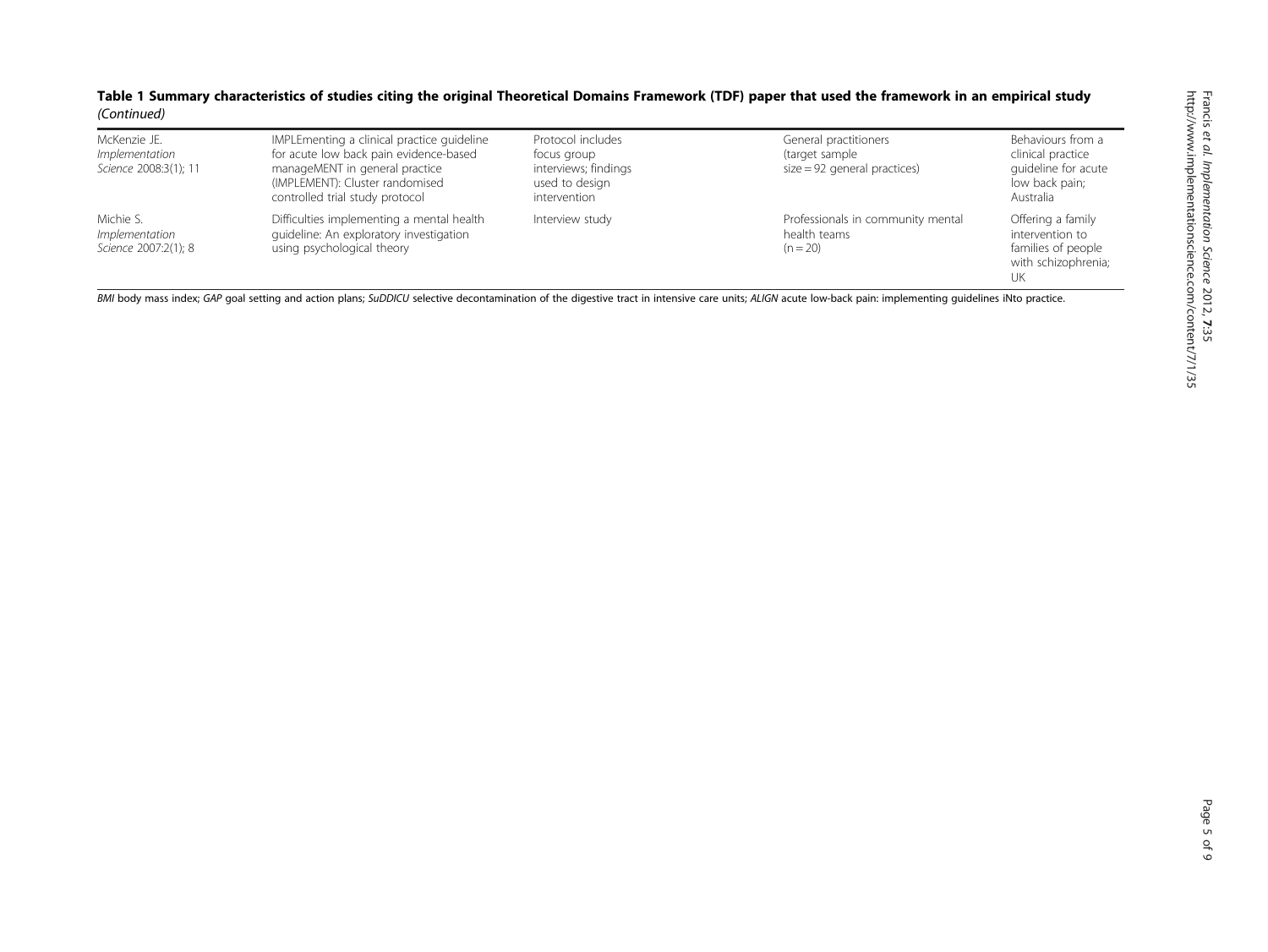implementation research, and half of the identified papers report interview studies. Critics of the TDF might argue that an interview topic guide based on the framework is too focused and too constraining and would lead participants to select only the views and opinions about the topic that fit into the framework. However, one study used randomised designs to make direct comparisons of results when methods were based on the TDF versus atheoretical methods, using interviews, focus groups, and a questionnaire [[16\]](#page-8-0). Although there was considerable overlap in the findings from the two approaches, the TDF-based studies elicited beliefs that were not mentioned in the studies that had no theoretical basis. Furthermore, the data generated using the TDF approach were more likely to elicit beliefs about the impact of emotional factors on behaviours, demonstrating that the framework does not limit its investigation to rational or 'cognitive' processes [\[16\]](#page-8-0). This suggests that the theoretical coverage of the TDF is comprehensive and that it can facilitate an inclusive, rather than selective, approach to exploratory research in the field of implementation.

Hence, two major strengths of the TDF are its theoretical coverage and its capacity to elicit a comprehensive set of beliefs that could potentially be mediators of behaviour change. In its current form and as currently used, one limitation is that it is a descriptive framework rather than a theory, that is, it does not specify relationships between the domains [\[9\]](#page-8-0) and thus does not generate testable hypotheses. Another limitation relates to the fact that the majority of studies to date have used the TDF in interview studies (Table [1\)](#page-3-0), which are characterised by the problem that data collected from an interview reflect participants' attributions about the influences on their behaviours, including possible attributional biases [\[24,25](#page-8-0)], and may not necessarily reflect 'actual' causes. However, this limitation is a function of the research designs that are frequently used in TDFbased studies rather than a limitation of the framework itself. In the context of interview studies, a further limitation is that inter-coder agreement can be relatively low [[9\]](#page-8-0), perhaps reflecting a difficulty that some research teams have in clarifying the boundaries between domains when the TDF is used as a coding framework.

It is perhaps appropriate to offer a word of warning to researchers who wish to base their research on the TDF. The domains integrate theoretical constructs that have been developed during the course of a century of theory-focused, empirical research in behavioural science. This is both a strength and a weakness of the TDF. It is a weakness insofar as the depth of meaning of the domains may not be evident to researchers without training or experience in behavioural theory, so there is the potential for the TDF to be poorly or superficially

applied. To use the framework effectively, researchers need to 'dig deep', beyond a superficial interpretation of the domains. Thus, interdisciplinary research teams using the TDF for the first time may benefit from the inclusion of a health psychologist on the team. On the other hand, a strength is that there is a wealth of evidence relating to these domains that can facilitate researchers to finesse their exploratory research and to map the results of TDF-based problem analysis on to intervention components. We would argue that this is an effective way to build a solid rationale for implementation interventions.

### Potential for further elaboration of the theoretical domains

Although the TDF was developed to represent theories of organisational behaviour as well as individual behaviour, some researchers interested in organisational-level factors may feel that such factors are not adequately elaborated in the framework. Domains that arguably focus on these levels are Environmental Context and Resources, Social Influences, Social/Professional Role and Identity, and Behavioural Regulation. Table [2](#page-7-0) presents some examples of constructs in these four domains in the TDF [\[1\]](#page-8-0) that represent the team or organisational levels and shows that several organisational constructs are indeed represented. Furthermore, it may be helpful here to distinguish between the level at which an intervention may be delivered (e.g., incentives offered by the government to general practitioners for recording blood pressure readings of people with diabetes) and the level at which evidence of its impact may be measured (individual general practitioners more frequently record blood pressure readings). Hence, there appears to be reasonable representation in the framework of organisational factors that are relevant to clinical behaviours, although it is likely that further elaboration would enhance the usefulness of the framework for researchers interested in organisational-level influences.

Nonetheless, some organisational theories are not concerned with the clinical actions performed by healthcare workers in the process of delivering healthcare. For example, Karasek's Job Control Model [\[26\]](#page-8-0) focuses on outcomes such as burnout, staff turnover, job satisfaction, and the like. Although these outcomes are important issues in their own right and are arguably related to the quality of healthcare provided, they are different from the actions of healthcare workers as they deliver healthcare and so are beyond the scope of the TDF. Thus, not all organisational theories are appropriate for inclusion in the framework.

The domain Nature of the Behaviour is often omitted in TDF-based studies, with the reasoning that it relates more to an understanding of the characteristics of the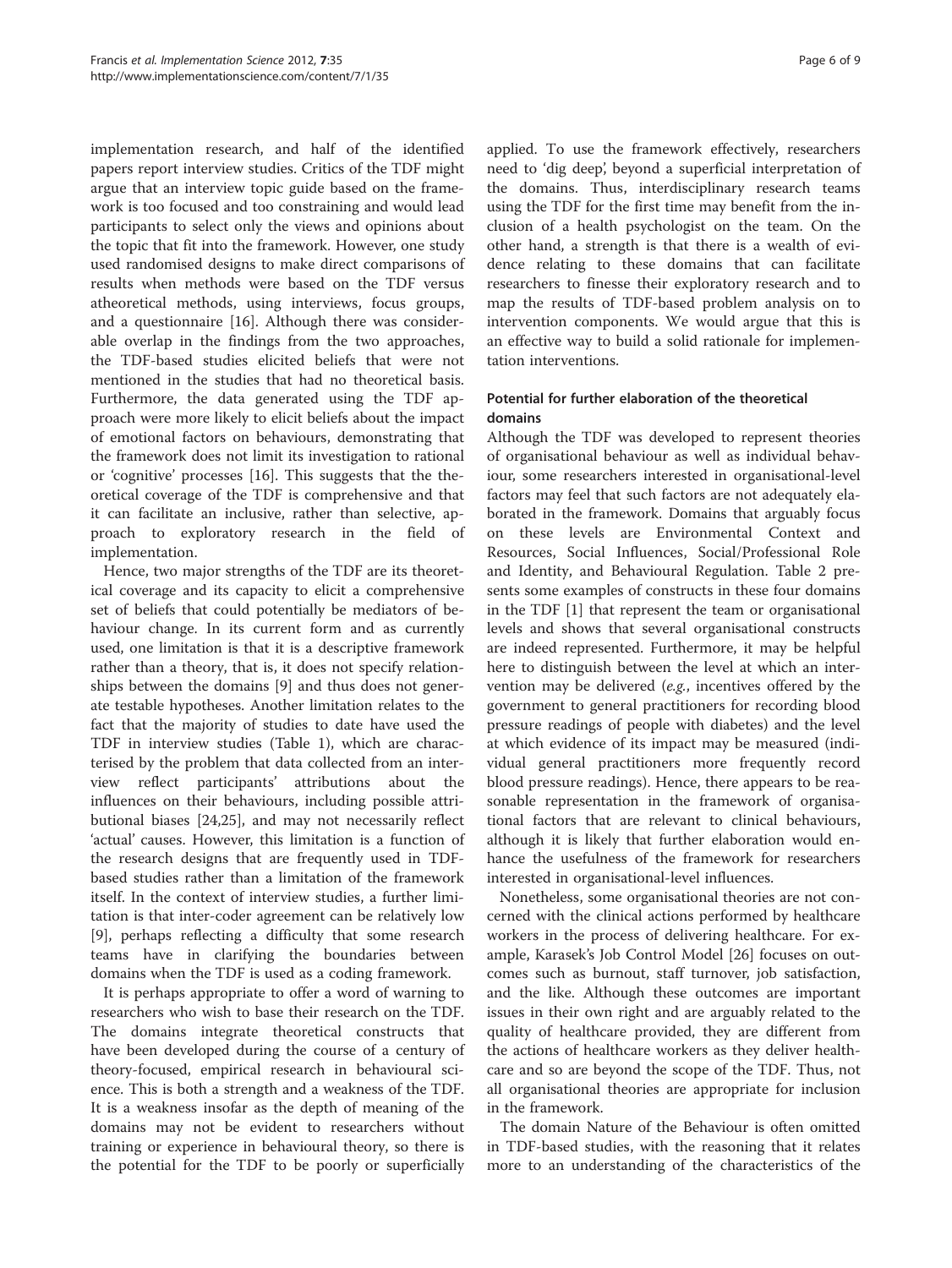| Domain                                                         | Level                                                             |                                                          |                                                                  |  |
|----------------------------------------------------------------|-------------------------------------------------------------------|----------------------------------------------------------|------------------------------------------------------------------|--|
|                                                                | Individual                                                        | Team                                                     | Organisation                                                     |  |
| <b>Environmental</b><br><b>Context and</b><br><b>Resources</b> | Fnvironmental<br>stressors<br>Person x environment<br>interaction | Environmental<br>stressors                               | Resources/material<br>resources (availability<br>and management) |  |
| <b>Social Influences</b>                                       | Social support<br>Social pressure                                 | Leadership<br>Social comparisons                         | Organisational climate/culture<br>Change management              |  |
| Social/Professional<br><b>Role and Identity</b>                | Identity<br>Professional identity                                 | Professional<br>boundaries/role<br>Group/social identity | Organisational commitment                                        |  |
| <b>Behavioural</b><br><b>Regulation</b>                        | Goal/target setting<br>Self-monitoring                            | Goal/target setting<br>Self-monitoring                   | Goal/target setting<br>Barriers and facilitators                 |  |

<span id="page-7-0"></span>Table 2 Constructs in four theoretical domains, illustrating individual, team, and organisational levels (based on construct allocations reported by Michie et al [[1\]](#page-8-0))

behaviour itself than to influences on behaviour [\[13](#page-8-0)]. However, it may be worth considering the wealth of research following the Diffusion of Innovations approach [[27\]](#page-8-0) suggesting that the nature of the innovation  $(i.e.,$ the behaviour(s) targeted for change) can have a large impact on its adoption. Inclusion of key factors (e.g., is the target behaviour complex, observable, trialable, high profile [\[28](#page-8-0)]) could render this domain highly relevant for designing interventions and predicting behaviour change.

### Links between the theoretical domains framework and other frameworks

The TDF is potentially compatible with a range of existing frameworks in the implementation literature. For example, Kitson and colleagues [\[29\]](#page-8-0) called for the integration of theoretical perspectives into the Promoting Action on Research in Health Services (PARiHS) framework. The TDF could be useful in elaborating some components of the 'diagnostic and evaluation' stage of PARiHS. Damschroder and colleagues [\[30](#page-8-0)] proposed a Consolidated Framework for Implementation Research (CFIR); there is potential for mapping the TDF domains on to constructs in this framework (in particular, within Outer Setting, Inner Setting, and Characteristics of Individuals). The advantage of such a process would be to provide access to a large evidence base from the behaviour-change literature that could be useful in CFIR-based research.

### Further potential of the theoretical domains framework in implementation research

The TDF is amenable to application in study designs other than interview and questionnaire studies. For example, it may be used as a conceptual framework to guide structured observation of the target group and/or supplementary data collection from other stakeholders (that is, others affected by performance/nonperformance of behaviour, such as patients or colleagues). TDF-based interview and observational studies may thus be seen as hypothesis-generating investigations that are appropriate in the earlier, exploratory phases of an implementation research programme.

#### The theoretical domains framework thematic series

In this TDF thematic series, a number of papers report exploratory research with respect to a range of clinical behaviours that, evidence suggests, should change so that gains can be made in quality of healthcare and patient outcomes. Other papers in the series illustrate methods that can be used when applying the TDF to problem analysis, intervention design, and process evaluation. Such approaches are consistent with calls for more systematic methods of developing interventions, specifying the 'active ingredients' of interventions and theorising the pathways to change [[31](#page-8-0),[32](#page-9-0)].

The TDF was formulated to enhance the usefulness of behavioural theory to researchers in a range of disciplines. Its success in generating research and contributing to problem solving in implementation research could be seen as a confirmation of its usefulness. Nonetheless, further interrogation, validation, and refinement would seem appropriate. A key paper in this series reports a validation study that independently assesses the structure of the framework [\[33\]](#page-9-0).

## Conclusion

The TDF describes a comprehensive range of potential mediators of behaviour change relating to clinical actions. It thus provides a useful conceptual basis for exploring implementation problems, designing implementation interventions to enhance healthcare practice, and understanding behaviour-change processes in the implementation of evidence-based care. Nonetheless, some unresolved issues remain. These include the relationships between the theoretical domains, possible lack of precision of boundaries between domains, how best to elaborate and operationalise the framework, how best to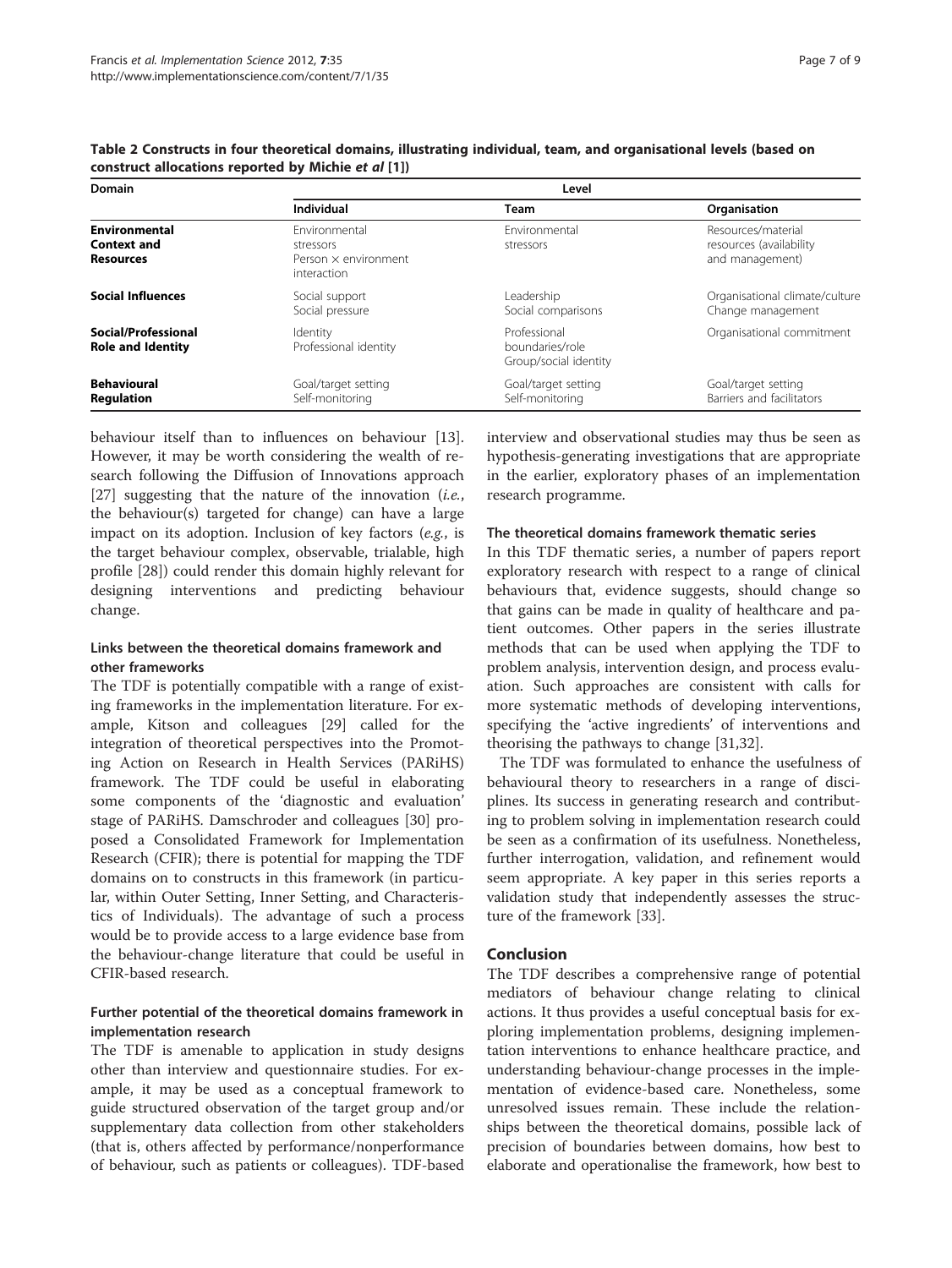<span id="page-8-0"></span>design interventions informed by TDF-based problem analysis, and how best to accumulate evidence to refine the content of the framework. There are opportunities for further international collaborative research to address these issues.

#### Competing interests

DO is an Associate Editor of Implementation Science. All editorial decisions regarding this article and all subsequent articles in the TDF series were made independently by Robbie Foy, Deputy Editor-in-Chief.

#### Authors' contributions

JJF drafted the initial form and all revisions of this manuscript. JC and DO provided input, feedback, and substantial refinements. All authors agreed to the final manuscript.

#### Acknowledgements

JJF is funded by the Chief Scientist Office of the Scottish Government Health Directorates. DO holds an Australian NHMRC Public Health Fellowship (606726). JC holds a Canadian Institute of Health Research (CIHR) Postdoctoral Fellowship.

#### Author details

<sup>1</sup> Health Psychology Group and Health Services Research Unit, University of Aberdeen, Aberdeen, UK. <sup>2</sup>School of Public Health and Preventive Medicine, Monash University, Victoria, Australia. <sup>3</sup>Clinical Epidemiology Program, Ottawa Hospital Research Institute, University of Ottawa, Ottawa, Canada.

#### Received: 22 December 2011 Accepted: 12 March 2012 Published: 24 April 2012

#### References

- Michie S, Johnston M, Abraham C, Lawton R, Parker D, Walker A, "Psychological Theory" Group: Making psychological theory useful for implementing evidence based practice: a consensus approach. Qual Saf Health Care 2005, 14(1):26–33.
- 2. Michie S, Johnston M, Francis JJ, Hardeman W, Eccles MP: From theory to intervention: mapping theoretically derived behavioural determinants to behaviour change techniques. Appl Psychol: Int Rev 2008, 57:660–680.
- Helms C, Leask J, Robbins SC, Chow MYK, McIntyre P: Implementation of mandatory immunisation of healthcare workers: observations from New South Wales, Australia. Vaccine 2011, 29(16):2895–2901.
- 4 Cuthbertson BH, Francis J, Campbell MK, MacIntyre L, Seppelt I, Grimshaw J: A study of the perceived risks, benefits and barriers to the use of SDD in adult critical care units (The SuDDICU study). Trials 2010, 11:117.
- 5. McKenzie JE, O'Connor DA, Page MJ, Mortimer DS, French SD, Walker BF, Keating JL, Grimshaw JM, Michie S, Francis JJ, Green SE: Improving the care for people with acute low-back pain by allied health professionals (the ALIGN trial): a cluster randomised trial protocol. Implementation Science 2010, 5(1).
- 6. Hetrick S, Álvarez-Jiménez M, Parker A, Hughes F, Willet M, Morley K, Fraser R, McGorry PD, Thompson A: Promoting physical health in youth mental health services: ensuring routine monitoring of weight and metabolic indices in a first episode psychosis clinic. Australas Psychiatry 2010, 18(5):451-455.
- 7. McCluskey A, Middleton S: Delivering an evidence-based outdoor journey intervention to people with stroke: Barriers and enablers experienced by community rehabilitation teams. BMC Health Services Research 2010, 10:18.
- 8. Nzinga J, Mbindyo P, Mbaabu L, Warira A, English M: Documenting the experiences of health workers expected to implement guidelines during an intervention study in Kenyan hospitals. Implementation Science 2009, 4:44.
- 9. Francis JJ, Stockton C, Eccles MP, Johnston M, Cuthbertson BH, Grimshaw JM, Hyde C, Tinmouth A, Stanworth SJ: Evidence-based selection of theories for designing behaviour change interventions: using methods based on theoretical construct domains to understand clinicians' blood transfusion behaviour. Br J Heal Psychol 2009, 14(4):625–646.
- 10. Pitt VJ, O'Connor D, Green S: Referral of people with osteoarthritis to selfmanagement programmes: barriers and enablers identified by general practitioners. Disabil Rehabil 2008, 30(25):1938–1946.

12. Michie S, Pilling S, Garety P, Whitty P, Eccles MP, Johnston M, Simmons J: Difficulties implementing a mental health guideline: an exploratory investigation using psychological theory. Implementation Science 2007, 2:8.

3:11.

- 13. Amemori M, Michie S, Korhonen T, Murtomaa H, Kinnunen TH: Assessing implementation difficulties in tobacco use prevention and cessation counselling among dental providers. Implementation Science 2011, 6:50.
- 14. Brotherton JML, Leask J, Jackson C, McCaffery K, Trevena LJ: National survey of general practitioners experience of delivering the national human papillomavirus vaccination program. Sex Heal 2010, 7(3):291–298.
- 15. Clarkson JE, Ramsay CR, Eccles MP, Eldridge S, Grimshaw JM, Johnston M, Michie S, Treweek S, Walker A, Young L, Black I, Bonetti D, Cassie H, Francis J, MacKenzie G, MacPherson L, McKee L, Pitts N, Rennie J, Stirling D, Tilley C, Torgerson C, Vale L: The translation research in a dental setting (TRiaDS) programme protocol. Implementation Science 2010, 5:57.
- 16. Dyson J, Lawton R, Jackson C, Cheater F: Does the use of a theoretical approach tell us more about hand hygiene behaviour? the barriers and levers to hand hygiene. J Infect Prev 2011, 12(1):17–24.
- 17. Edwards P, Felix L, Harris J, Ferguson E, Free C, Landon J, Lock K, Michie S, Miners A, Murray E: Assessing the effectiveness and cost effectiveness of adaptive e-Learning to improve dietary behaviour: Protocol for a systematic review. BMC Public Health 2010, 10:200.
- 18. Godin G, Bélanger-Gravel A, Eccles M, Grimshaw J: Healthcare professionals' intentions and behaviours: A systematic review of studies based on social cognitive theories. Implementation Science 2008, 3:36.
- 19. Guillaumie L, Godin G, Vézina-Im L-: Psychosocial determinants of fruit and vegetable intake in adult population: a systematic review. Int J Behav Nutr Phys Activ 2010, 712.
- 20. Zhu DQ, Norman IJ, While AE: The relationship between doctors' and nurses' own weight status and their weight management practices: a systematic review. Obes Rev 2011, 12(6):459–469.
- 21. Jacobs N, De Bourdeaudhuij I, Thijs H, Dendale P, Claes N: Effect of a cardiovascular prevention program on health behavior and BMI in highly educated adults: a randomized controlled trial. Patient Educ Couns 2011, 85(1):122–126.
- 22. Judah G, Aunger R, Schmidt W, Michie S, Granger S, Curtis V: Experimental pretesting of hand-washing interventions in a natural setting. Am J Public Health 2009, 99(SUPPL. 2):S405-S411.
- 23. Ivers NM, Tu K, Francis J, Barnsley J, Shah B, Upshur R, Kiss A, Grimshaw JM, Zwarenstein M: Feedback GAP: Study protocol for a cluster-randomized trial of goal setting and action plans to increase the effectiveness of audit and feedback interventions in primary care. Implementation Science 2010, 5:98.
- 24. Weiner B: An attributional theory of achievement motivation and emotion. Psychol Rev 1985, 92(4):548–573.
- 25. Stevens G: Bias in attributions of positive and negative behavior in children by school psychologists, parents, and teachers. Percept Mot Ski 2002, 50(3):1283-1290.
- 26. Karasek R: Job Content Questionnaire and user's guide: University of Massachusetts. Department of Work Environment Massachusetts: Lowell, MA; 1985.
- 27. Rogers EM: Diffusion of Innovations. Glencoe: Free Press; 1962.
- 28. Foy R, MacLennan G, Grimshaw J, Penney G, Campbell M, Grol R: Attributes of clinical recommendations that influence change in practice following audit and feedback. J Clin Epidemiol 2002, 55(7):717-722
- 29. Kitson AL, Rycroft-Malone J, Harvey G, McCormack B, Seers K, Titchen A: Evaluating the successful implementation of evidence into practice using the PARiHS framework: theoretical and practical challenges. Implementation Science 2008, 31.
- 30. Damschroder LJ, Aron DC, Keith RE, Kirsh SR, Alexander JA, Lowery JC: Fostering implementation of health services research findings into practice: a consolidated framework for advancing implementation science. Implementation Science 2009, 4:50.
- 31. Dombrowski SU, Sniehotta FF, Avenell A, Coyne JC: Current issues and future directions in Psychology and Health: towards a cumulative